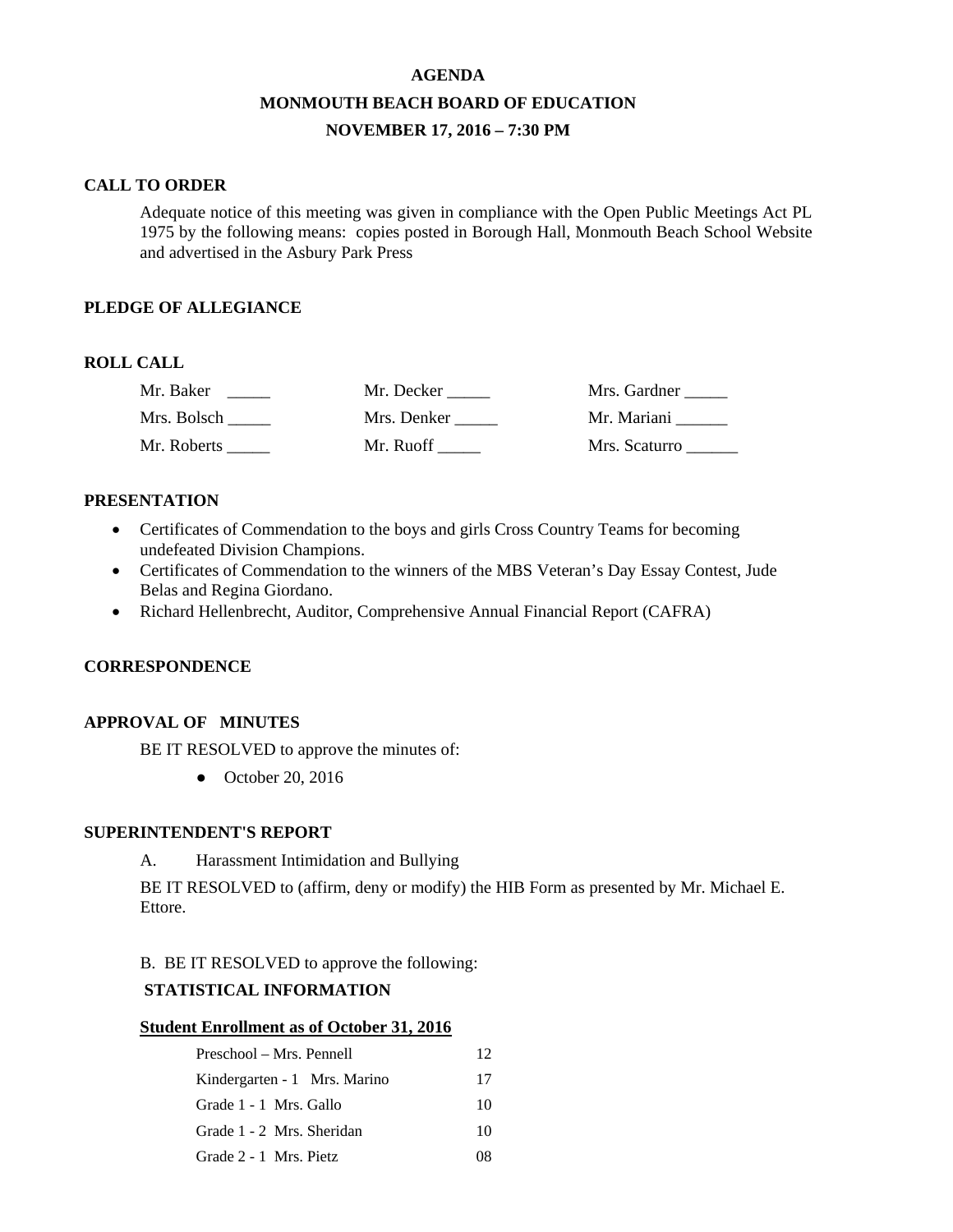| Grade 2 - 2 Ms. Poznak                   | 08  |
|------------------------------------------|-----|
| Grade 3 - 1 Ms. Albert                   | 12  |
| Grade 3 - 2 Ms. O'Neill                  | 15  |
| Grade 4 - 1 Mrs. Brown                   | 14  |
| Grade 4 - 2 Mrs. Santry                  | 13  |
| Grade 5 - 1 Mrs. Vaccarelli              | 14  |
| Grade 5 - 2 Mr. Vastano                  | 14  |
| Grade 6 - 1 Mrs. Mahoney                 | 14  |
| Grade 6 - 2 Mrs. Silakowski              | 14  |
| Grade 7 - 1 Mrs. Sullivan                | 18  |
| Grade 7 - 2 Mr. Vincelli                 | 18  |
| Grade 8 - 1 Mrs. Maxcy                   | 15  |
| Grade 8 - 2 Mrs. McMahon                 | 15  |
| Total                                    | 241 |
| Special Education (Out of District): 3   |     |
| One student in the following placements: |     |

Oceanport Schools (1) Harbor School (1) Long Branch School (1)

| <b>Student Attendance</b> |       |          |
|---------------------------|-------|----------|
| September                 | 99%   | February |
| October                   | 97%   | March    |
| November                  |       | April    |
| December                  |       | May      |
| January                   |       | June     |
|                           |       |          |
| <b>Staff Attendance</b>   |       |          |
| September                 | 96.5% | February |
| October                   | 99%   | March    |
| November                  |       | April    |
| December                  |       | May      |
| January                   |       | June     |

#### Fire Drills

November 7, 2016 at 2:00 p.m.

#### Security Drill

Evacuation (non fire) October 24, 2016 at 10 a.m.

#### **PUBLIC DISCUSSION**

In compliance with Open Public Meetings Act PL 1975, Chapter 10:4-12 subsection b, - A public body may exclude the public only from that portion of a meeting at which the public body discusses any matter involving the employment, appointment, termination of employment, terms and conditions of employment evaluation of the performance of promotion or discipline of any specific prospective public officer or employees or current public offer or employee employed or appointed by the public body, unless all the individual employees or appointees whose rights could be adversely affected request in writing that such matter or matters be discussed at a public meeting. As per Board Bylaws, 0167, public participation in Board Meetings, such remarks are to be limited to five minutes duration. The Board of Education, though affording the opportunity for members of the public to comment will not engage and/or make remarks concerning matters of student confidentiality and/or matters of personnel wherein employees of the District have not been given notice of the Board's intent to discuss their terms and conditions of employment. Members of the public are reminded that though they are afforded the opportunity to address the Board, they are not given license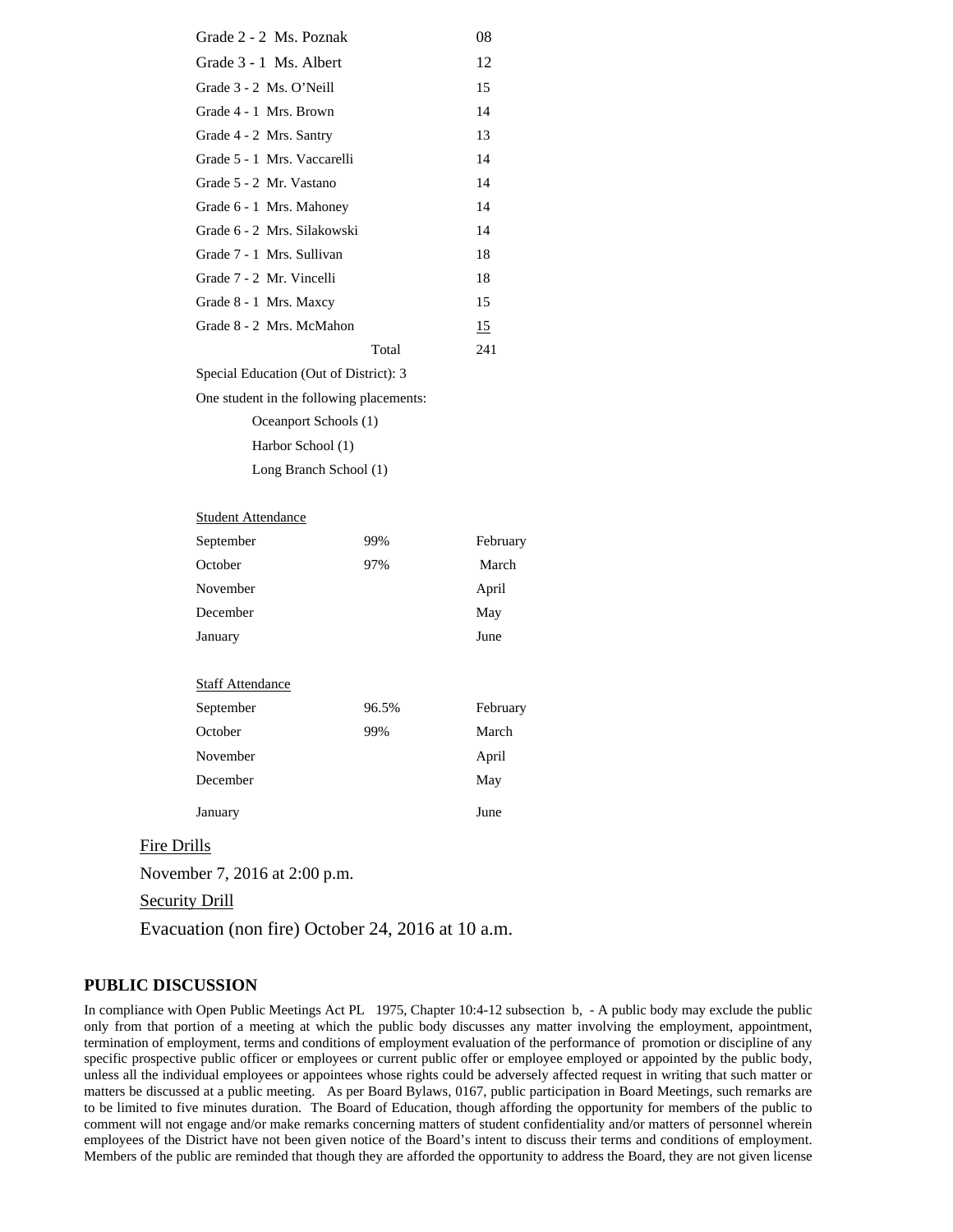to violate the laws of slander. Comments made by members of the public that are not in keeping with the orderly conduct of a public meeting will be asked to yield the floor and if they fail to do so may be subject to charges under New Jersey statues associated with disruption of a public meeting.

# **PTO UPDATE**

### **FINANCE**

Dianne Bolsch, Chair David Baker, Steve Mariani, Leo Decker

- A. BE IT RESOLVED to approve the following financial reports:
	- Report of the Board Secretary October 31, 2015

Cash Balances: **October** Fund 10 \$2,418,525.45 Fund 20 \$ -48,999.24 Fund 30 \$ 52,613.15 Fund 40 \$ Fund 50 \$ 8,959.74<br>Fund 60 \$ 45.741.98 45,741.98

- Report of the Treasurer July 31 October 31, 2016
- October Payroll
- November bill list in the amount of \$99,387.74

In accordance with the reports attached:

Pursuant to NJAC 6:l20-2.13(d), I certify as of October 31, 2016 no budgetary line item account has been over expended in violation of NJAC 6:20-22.13 (ad). I hereby certify that all of the above information is correct.

#### Board Certification:

Pursuant to NJAC 6:20-2.3 (e), we certify that as of October 31, 2016 after review of the Secretary's Monthly Report and upon consultation with the appropriate district officials, that to the best of our knowledge, no major account or fund has been over expended in violation of NJAC 6:230-22.13(b) and that sufficient funds are available to meet the district's financial obligations for the remainder of the fiscal year.

> B. BE IT RESOLVED to approve the Comprehensive Annual Financial Report ending June 30, 2016 as presented with the following recommendations: Board Secretary's Report

16-01 That all wire transfers be recorded immediately

- 16-02 Any transfer be recorded immediately to insure accurate records.
- 16-30 End of the month reports should be completed as soon as possible
- Food Service

16-04 That the food service account be monitored and proper expenditures charged to the food service account

Payroll

16-05 A review of all payroll records should be made to insure proper disbursements are made for salaries and benefits

Student Activity

16-06 That any payments from the student activities fund only be made after all proper documentation is presented and no sales tax included.

BE IT FURTHER RESOLVED to approve the Corrective Action Plan for the audit recommendations for submission to the Department of Education.

#### **PERSONNEL**

Sandi Gardner Chair,

Kathy Denker, David Roberts, Kelly Scaturro

A. BE IT RESOLVED to approve the following teacher/admin workshops: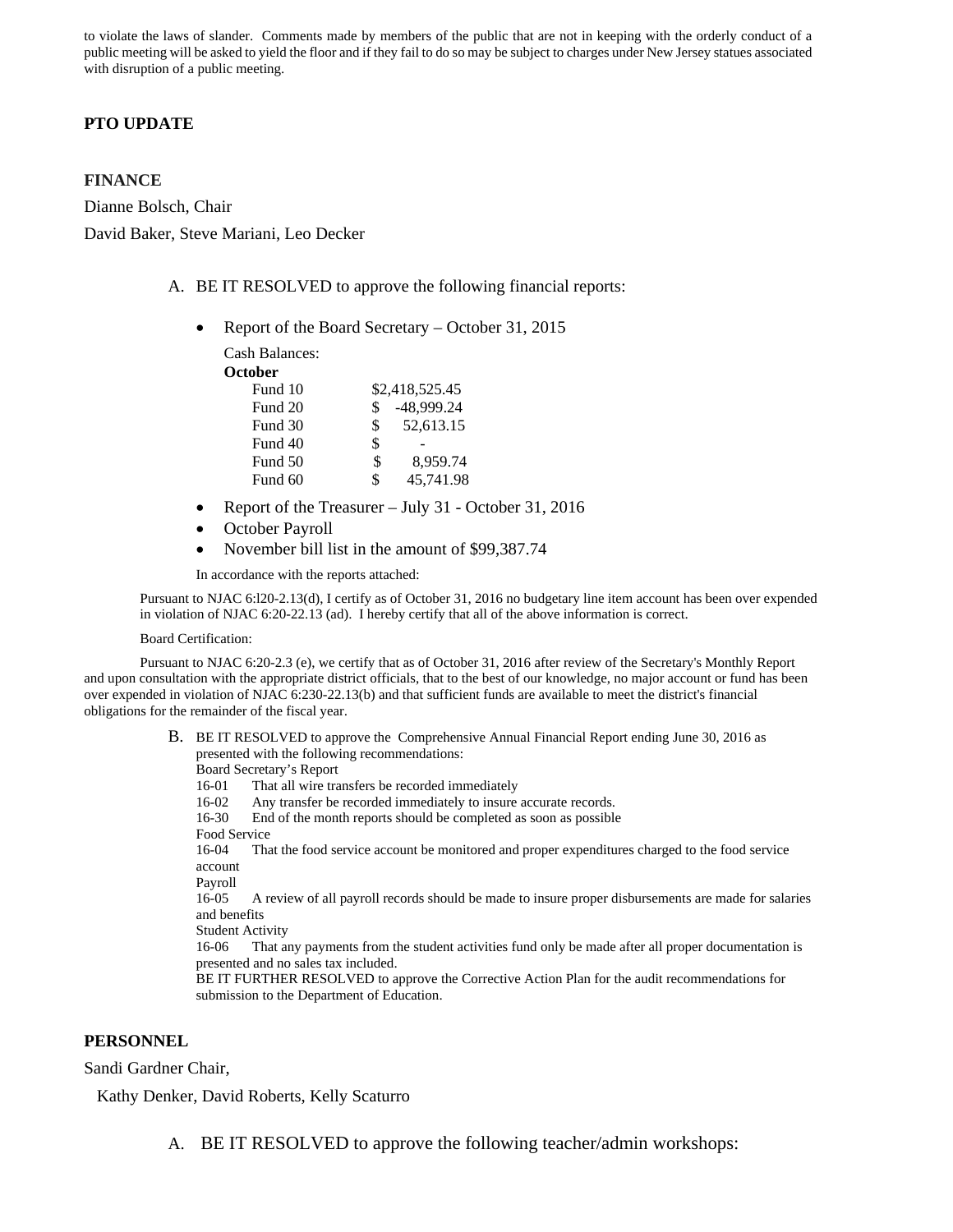- Alison McMahon and Erin Deininger to attend Strategies!Strategies!Strategies! Strengthen your writing instruction to significantly increase student's writing skills on January 13, 2017 at a cost of \$245 per person.
- Doreen Silakowski to attend a Science workshop, Forces and Interactions using STEM principles, on December 7, 2016 in accordance with our membership in the Brookdale Education Network.
- Lori Gallo to attend a Guided Math workshop through Bureau of Education & Research on January 31, 2017 at a cost of \$245.00.
- B. BE IT RESOLVED to retroactively approve Lauren Decker as a substitute nurse for the 2016-2017 school year. Emergent hire was approved by the NJDOE County Superintendent's office.
- C. BE IT RESOLVED to approve Tamara Sasala as a volunteer coach for the girls' basketball team for the 2016-2017 school year.

# **CURRICULUM AND INSTRUCTION**

Chair Kathleen Denker Leo Decker, Sandi Gardner, David Roberts

# **BUILDING AND GROUNDS**

David Baker, Chair

Dianne Bolsch, Leo Decker, Steve Mariani

- A. BE IT RESOLVED to approve the following Building Use Application Form:
	- Approve West Long Branch Sports Association to hold their Thanksgiving Basketball Tournament on November 20, 2016, November 25, 2016, and November 26, 2016 from 7 a.m. to 9:30 p.m.
	- Approve MB PTO to host a 'Holiday Shop for Kids' on December 12, 2016 and December 13, 2016 from 8 a.m. – 3 p.m. in Media Center.

BE IT RESOLVED to adopt the following resolution:

**WHEREAS,** the Department of Education requires New Jersey School Districts to submit a three-year Comprehensive Maintenance Plan and M-1 form documenting "required" maintenance activities for each of its public school facilities, and

**WHEREAS,** the required maintenance activities as listed in the attached documents for the various school facilities of the Monmouth Beach School District are consistent with these requirements, and

**WHEREAS,** all past and planned activities are reasonable to keep school facilities open and safe for use or in their original condition and to keep their system warranties valid,

**NOW THEREFORE BE IT RESOLVED,** that the Monmouth Beach School District hereby authorizes the School Business Administrator to submit the attached Comprehensive Maintenance Plan and M-1 form for the Monmouth Beach School District in compliance with Department of Education requirements.

 BE IT RESOLVED to approve Participation Agreement for Cooperative Purchasing of Telecommunication Services (ACT)